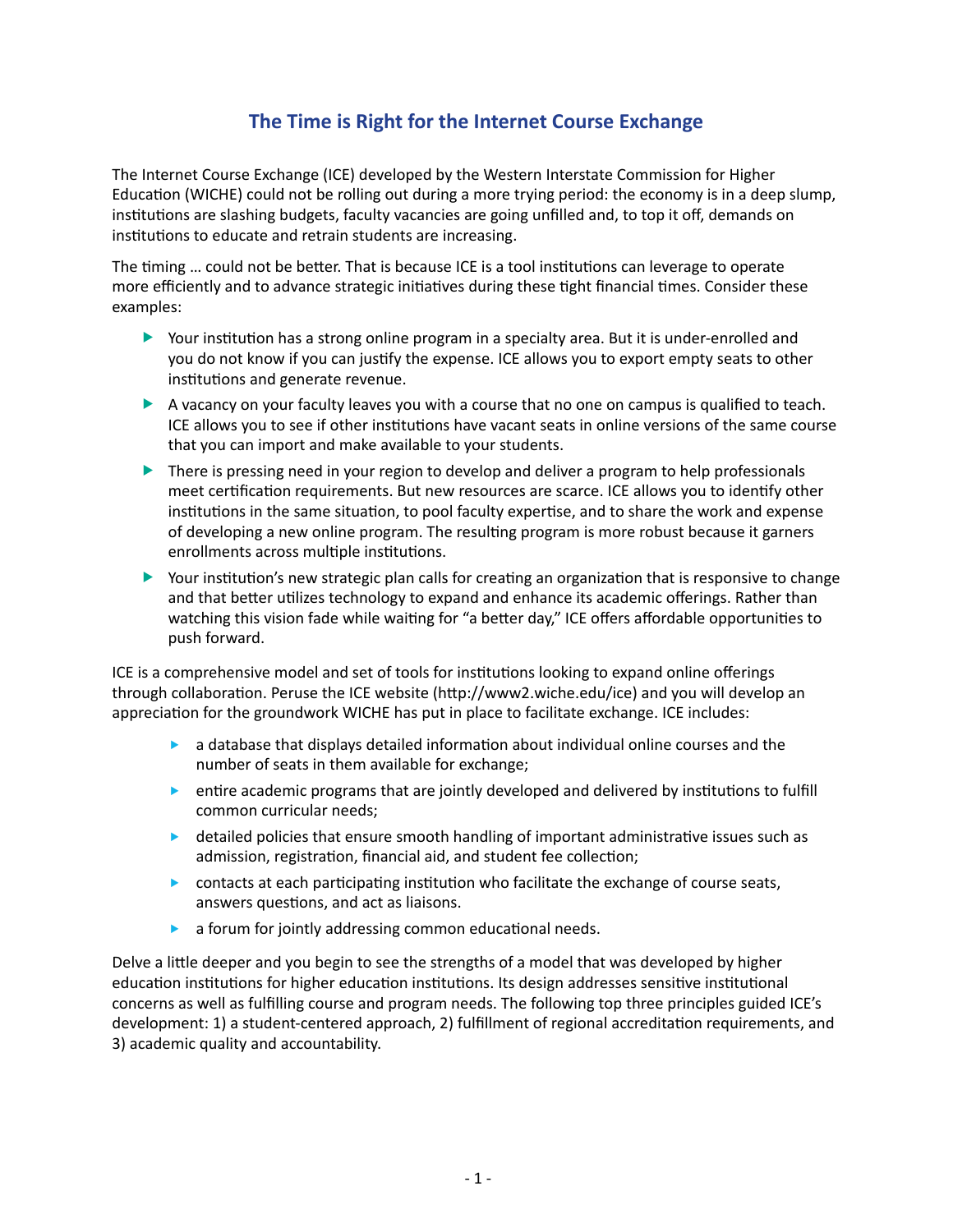### **The Call for Collaboration**

ICE is a forum for institutions to discuss common educational demands, to identify synergies among institutions, and to forge collaborations. In February 2009 this took the form of Montana State University, Boise State University, Northern Arizona University, University of Alaska-Anchorage and University of Wyoming bringing their faculty together for a webinar focusing on the common need to develop online courses aimed at strengthening secondary math and science education. These math-science consortium members are looking beyond exchanging seats in courses and are exploring jointly developing an online program. A consortium already exists for rural social work education. Other institutions are considering forming consortia around additional common subjects. A state system has inquired about utilizing ICE to devise its own statewide online consortium.

It can take several thousand dollars and many months for a faculty member to develop an online course. An entire program likely requires additional faculty lines, plus significant start-up time. Given today's climate, these investments of money and time are simply not possible for most institutions. But even when the economic conditions are good, collaborating across institutions to leverage existing resources only makes sense. The economy of scale that can be gained from a consortium program can make impossible programs possible, expensive programs affordable and marginal programs solid.

The driving forces behind ICE are 1) maximizing resources through collaboration and 2) the boundless potential of online courses. Again, the timing for ICE could not be better. In the span of one week this February there were several declarations for institutions to collaborate, rather than compete, during this period of scarce resources. "While partnerships with business, elementary and secondary schools, and governments are crucial, perhaps the most important links are between universities," said Ohio State University President Gordon Gee in his address to the American Council on Education. "We must see one another as allies, not opponents. Sharp elbows and zero-sum thinking are utterly useless in the work to fuel our country's resurgence." Joseph E. Aoun, president of Northeastern University, was quoted in the Chronicle of Higher Education about the partnerships his university has with other institutions to develop new programs, "You cannot go at it by thinking the world stops at this campus. No university is self-sufficient."

Online programs present the ideal opportunity for institutions to work together. Gone are the geographic barriers that would typically stymie attempts to share faculty and pool students. Maggi Murdock, the University of Wyoming's Associate Vice President for Academic Affairs and Dean of the Outreach School, sums it up well. "At the University of Wyoming, we are aware that we have some unique courses and degree programs that may have the capacity to serve students throughout the region. Likewise, we know that UW does not have all the resources it needs to offer its students everything they seek. Thus, joining with other WICHE ICE schools to share teaching and learning resources is a necessity that can now be realized through e-learning technology."

#### **An Effective Model**

While the possibilities for academic collaborations are infinite, the behind-the-scenes work that must be done to make a consortium function can be eye-opening. Institutions that have launched such programs without utilizing ICE can attest to the countless hours spent wrangling the details of admission, registration, financial aid, fee payment, credit transfer and assorted minutia. If not tended to correctly, such details can be the undoing of an otherwise good academic collaboration. Oftentimes students suffer because institutions cannot get their processes to align. Fortunately, ICE offers an administrative solution.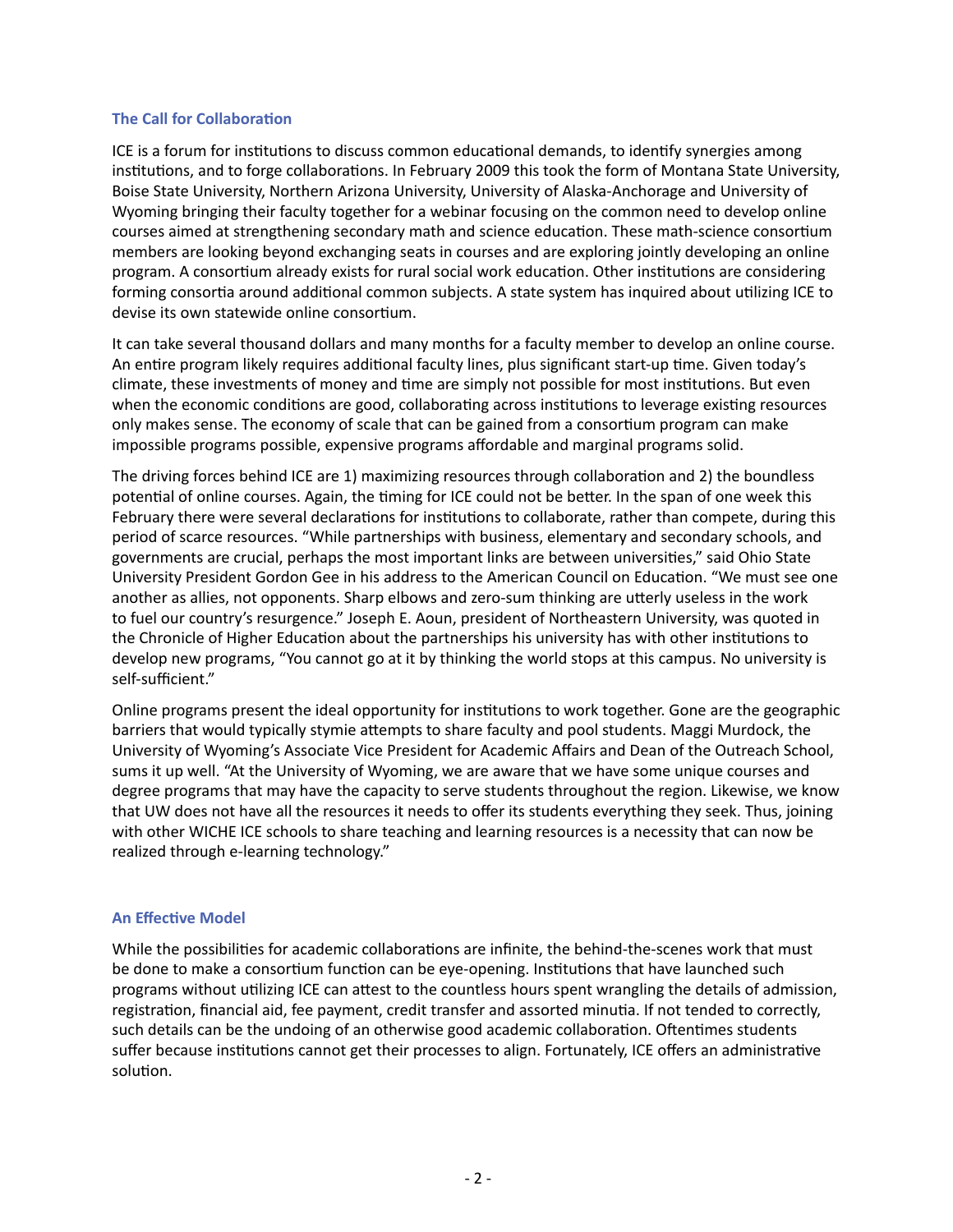The key to the ICE model is that institutions agree up front to the important learning outcomes of each course and the way it is taught. Before there is any importing or exporting of class seats, the appropriate academic department chairs must ensure that courses taught by the other institution are truly interchangeable with their own. An important distinction here is that chairs are not evaluating these courses for transfer; the chairs are determining whether to endorse these courses as their departments' own. If a chair approves, the imported course will bear the stamp of that department, that college. The course is set up in the institution's own registration system and is reflected on its own transcript.

This up-front focus on learning outcomes results not only in sound academic programming, it paves the way for smooth administrative processing. Because institutions set up imported courses as their own in their student record systems, there is no need for students to worry about additional admission applications, registering through another college, or getting their financial aid manually adjusted. The usual headaches surrounding credit transfer disappear. This approach works equally well whether it's a single course or an entire program that has been jointly developed. ICE is also flexible enough to allow institutions to customize agreements to meet unique needs of a particular consortium. Best of all, ICE can be an institution's administrative solution for a wide variety of collaborations, present and future. There is no need to reinvent the wheel each time a new opportunity presents itself.

## **Effect on Enrollment**

Given today's rocky financial landscape, colleges and universities are wary of introducing a new variable into the equation that determines their enrollment and student fee revenue. A common question about ICE is "Why would I want to give enrollments away by having my students enroll in another institution's course?" The answer is simple: you don't. The following rules apply in ICE:

- $\blacktriangleright$  Institutions that are importing courses are buying and setting up those courses as their own and, therefore, count the student enrollments in them (thus they are called the "enrolling institution");
- **Follo Institutions that are exporting courses are the "teaching institution" and receive fee revenue, not** enrollments.

This is truly a win/win arrangement. Institutions that are importing courses are creating additional capacity for enrollment; institutions that are exporting courses are leveraging excess capacity to generate revenue. Almost all ICE institutions do a combination of both, importing courses where they can't meet student demand and exporting classes where they have empty seats. Institutions exercise complete control over their participation – down to the number of seats in a specific course. Given these arrangements, is there a reason a seat in a good online course should ever be left empty?

For those institutions collaborating to deliver entire programs, they are expanding their program inventory and capacity in ways they might not otherwise be able to afford. While consortium agreements vary, a common arrangement is for each institution in the consortium to develop and deliver a certain number of courses in an agreed-upon curriculum, which all institutions adopt and transcript as their own. Each institution then registers in this program a certain number of its own students, whom that institution gets to count in their enrollment. Institutions share in the work (the course development and delivery) and the rewards (the enrollments and the revenue). Considering common educational needs across the West, the possibilities for joint degrees and certificates seem endless.

Officials who are concerned about losing enrollments as a result of an online exchange and/or consortium might be surprised to find out that they already have hundreds of students on their campus who are simultaneously enrolled in online courses being offered by other institutions. (Ask your registrar for a Clearinghouse report of your students who are simultaneously enrolled at multiple institutions.)